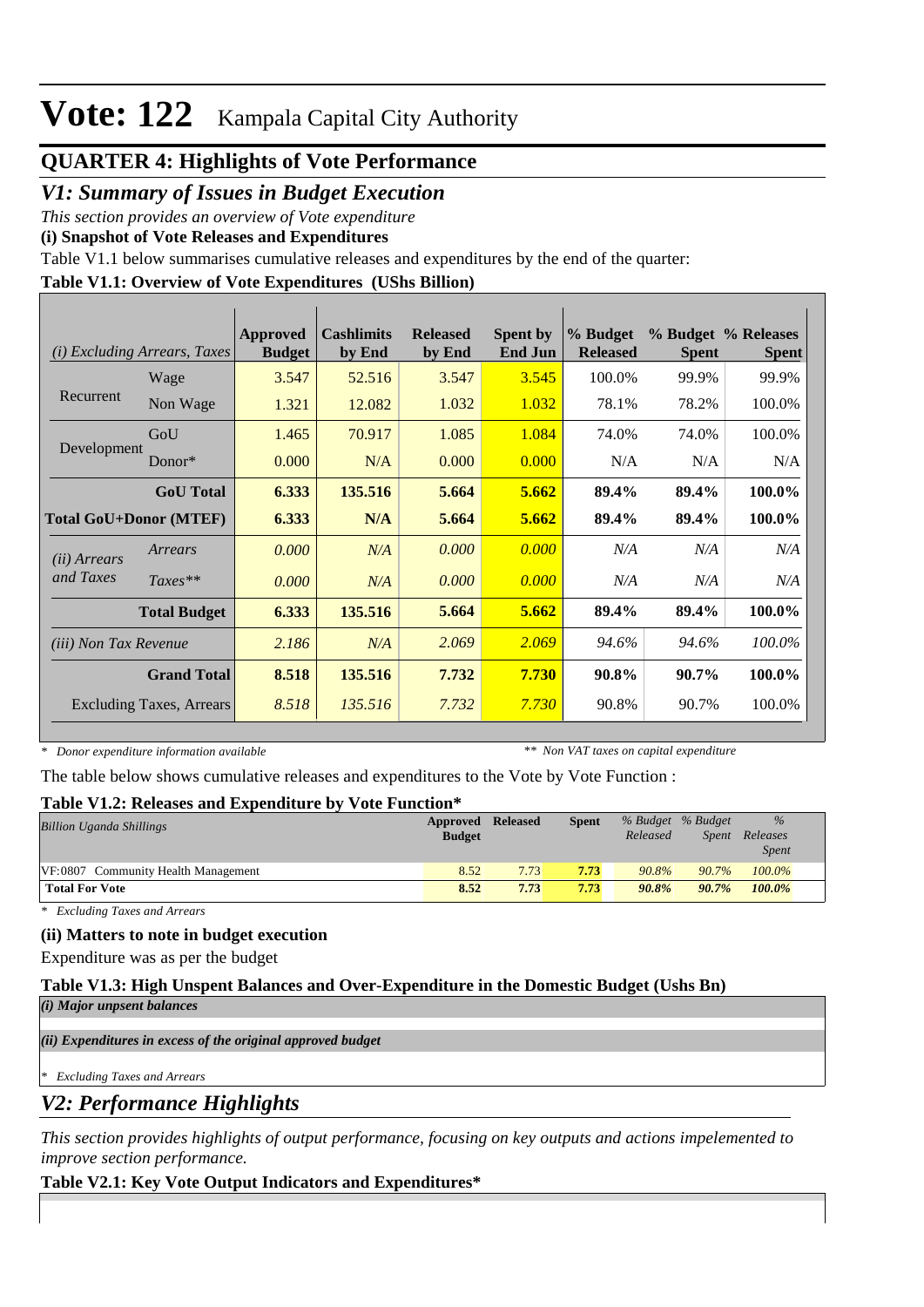## **QUARTER 4: Highlights of Vote Performance**

| <i>Vote, Vote Function</i><br>Key Output                                        | <b>Approved Budget and</b><br><b>Cumulative Expenditure</b><br><b>Planned outputs</b><br>and Performance         |                                                                         |                                                                                                                                                                                                                                                                                                                                                                                                                                                                                                                                      |                                                                                  | <b>Status and Reasons for</b><br>any Variation from Plans |       |
|---------------------------------------------------------------------------------|------------------------------------------------------------------------------------------------------------------|-------------------------------------------------------------------------|--------------------------------------------------------------------------------------------------------------------------------------------------------------------------------------------------------------------------------------------------------------------------------------------------------------------------------------------------------------------------------------------------------------------------------------------------------------------------------------------------------------------------------------|----------------------------------------------------------------------------------|-----------------------------------------------------------|-------|
| Vote Function: 0807 Community Health Management                                 |                                                                                                                  |                                                                         |                                                                                                                                                                                                                                                                                                                                                                                                                                                                                                                                      |                                                                                  |                                                           |       |
| <b>Output: 080703</b>                                                           | <b>Primary Health Care Services (Wages)</b>                                                                      |                                                                         |                                                                                                                                                                                                                                                                                                                                                                                                                                                                                                                                      |                                                                                  |                                                           |       |
| Description of Performance: Health workers paid their                           | salaries                                                                                                         | all health workers were paid<br>their salaries and top up<br>allowances |                                                                                                                                                                                                                                                                                                                                                                                                                                                                                                                                      | All health workers were paid<br>their salaries and top up<br>allowances in time. |                                                           |       |
| <b>Output Cost:</b>                                                             | UShs Bn:                                                                                                         | 3.547                                                                   | UShs Bn:                                                                                                                                                                                                                                                                                                                                                                                                                                                                                                                             |                                                                                  | 3.545 % Budget Spent:                                     | 99.9% |
| <b>Output: 080704</b>                                                           | <b>Primary Health Care Services (Operations)</b>                                                                 |                                                                         |                                                                                                                                                                                                                                                                                                                                                                                                                                                                                                                                      |                                                                                  |                                                           |       |
| Description of Performance: N\A                                                 |                                                                                                                  |                                                                         | 489,070 (13 % of the Total<br>OPD in the FY) patients was the per plan<br>OPD in KCCA directly<br>managed health facilities and<br>25,168 pregnant women<br>received 4th ANC services in<br>KCCA health centres,<br>accounting for more than 39%<br>of all the ANC first visit<br>attendances in Kampala,<br>meanwhile 19,884 deliveries<br>were attended to in KCCA<br>directly managed health<br>facilities.                                                                                                                       |                                                                                  | Activities were carried out as                            |       |
|                                                                                 |                                                                                                                  |                                                                         | 22,700 children under the age<br>of one year were administered<br>with Pentavalent vaccine in the<br>KCCA directly managed health<br>facilities contributing 26% of<br>children under the age of one<br>year administered with<br>Pentavalent vaccine in<br>Kampala, while 19,465 children<br>under the age of one year<br>administered with measles<br>vaccine in the KCCA directly<br>managed health facilities,<br>contributing 24 % of children<br>under the age of one year<br>administered with measles<br>vaccine in Kampala. |                                                                                  |                                                           |       |
| <b>Output Cost:</b>                                                             | UShs Bn:                                                                                                         | 0.727                                                                   | UShs Bn:                                                                                                                                                                                                                                                                                                                                                                                                                                                                                                                             | 0.677                                                                            | % Budget Spent:                                           | 93.1% |
| <b>Output: 080751</b>                                                           | <b>Provision of Urban Health Services</b>                                                                        |                                                                         |                                                                                                                                                                                                                                                                                                                                                                                                                                                                                                                                      |                                                                                  |                                                           |       |
| Description of Performance: No KCCA heakth centre will                          | report drug stockouts. The<br>forecast for value of esential<br>medicine and medical supplies<br>is based on PHC |                                                                         | Malaria was the highest ranking Activities were implemented as<br>cause of morbidity in the city<br>with 390,335 cases registered<br>accounting for about 28%<br>among the top ten (10) causes<br>of morbidity in all the age<br>groups.                                                                                                                                                                                                                                                                                             |                                                                                  | planned                                                   |       |
| Performance Indicators:                                                         |                                                                                                                  |                                                                         |                                                                                                                                                                                                                                                                                                                                                                                                                                                                                                                                      |                                                                                  |                                                           |       |
| Value of essential medicines<br>delivered to health facilities<br>by NMS        |                                                                                                                  | 516,000,000                                                             |                                                                                                                                                                                                                                                                                                                                                                                                                                                                                                                                      |                                                                                  |                                                           |       |
| Number of health facilities<br>reporting no stock out of the<br>6 tracer drugs. | 9                                                                                                                |                                                                         | 9                                                                                                                                                                                                                                                                                                                                                                                                                                                                                                                                    |                                                                                  |                                                           |       |
| Morbidity rate in the three<br>common diseases                                  |                                                                                                                  |                                                                         | 28                                                                                                                                                                                                                                                                                                                                                                                                                                                                                                                                   |                                                                                  |                                                           |       |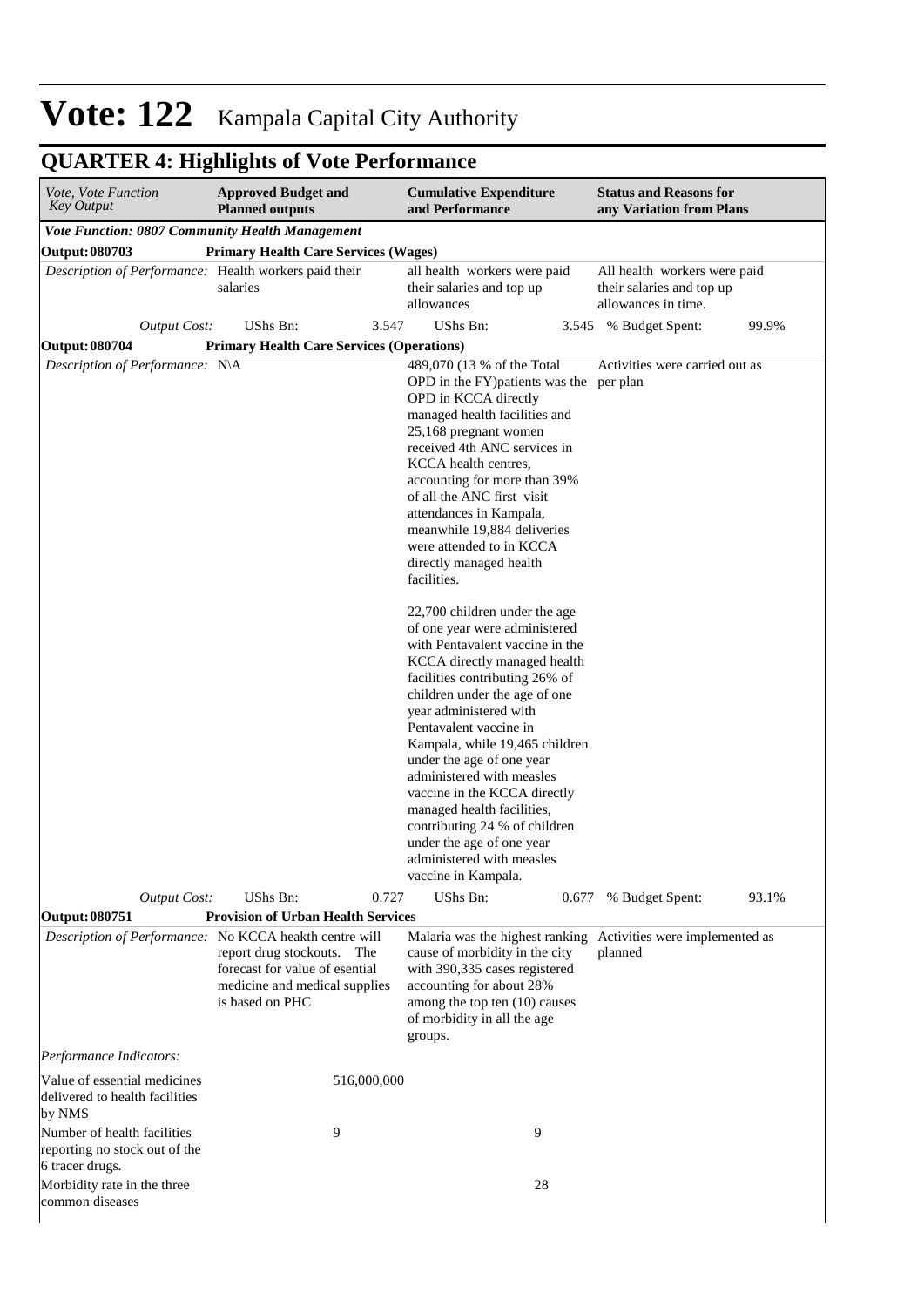| Vote, Vote Function<br><b>Key Output</b>                                                 | <b>Approved Budget and</b><br><b>Planned outputs</b> |             | <b>Cumulative Expenditure</b><br>and Performance                                                                                                                                                                                                                                             |       | <b>Status and Reasons for</b><br>any Variation from Plans                              |                |
|------------------------------------------------------------------------------------------|------------------------------------------------------|-------------|----------------------------------------------------------------------------------------------------------------------------------------------------------------------------------------------------------------------------------------------------------------------------------------------|-------|----------------------------------------------------------------------------------------|----------------|
| Value of health supplies<br>delivered to health facilities<br>by NMS                     |                                                      | 516,000,000 |                                                                                                                                                                                                                                                                                              |       |                                                                                        |                |
| <b>Output Cost:</b>                                                                      | UShs Bn:                                             | 0.804       | UShs Bn:                                                                                                                                                                                                                                                                                     | 0.771 | % Budget Spent:                                                                        | 95.9%          |
| <b>Output: 080780</b>                                                                    | <b>Health Infrastructure Construction</b>            |             |                                                                                                                                                                                                                                                                                              |       |                                                                                        |                |
| Description of Performance: Constructing health                                          | infrastructure at Kawaala and<br>Kitebi HCs.         |             | Construction of Maternity ward<br>at Kitebi was completed<br>Remodeled design of existing<br>staff house into Maternity ward<br>procurement of contractor was<br>cancelled a new is to be<br>procured.<br>Construction of Kawempe(55%)<br>and Kiruddu (70%)Hospitals<br>still in progress at |       | Cancelling of First contractor<br>for kawaala has caused delay in<br>works at Kawaala. |                |
| <b>Output Cost:</b>                                                                      | UShs Bn:                                             | 3.310       | UShs Bn:                                                                                                                                                                                                                                                                                     | 2.607 | % Budget Spent:                                                                        | 78.8%          |
| <b>Output: 080781</b>                                                                    | <b>Health Infrastructure Rehabilitation</b>          |             |                                                                                                                                                                                                                                                                                              |       |                                                                                        |                |
| Description of Performance: No budget for the output this FY The renovation of KCCA City |                                                      |             | Hall Clinic has been completed<br>and the clinic is operation.<br>Plumbing and drainage system<br>Maintenance works were carried<br>out at Kawaala H/C III, Kisugu<br>HC III, Kiswa HC III and<br>Komamboga HC III.                                                                          |       | Works were completed in time                                                           |                |
| <b>Output Cost:</b>                                                                      | UShs Bn:                                             | 0.131       | UShs Bn:                                                                                                                                                                                                                                                                                     | 0.131 | % Budget Spent:                                                                        | 99.9%          |
| <b>Vote Function Cost</b><br><b>Cost of Vote Services:</b>                               | <b>UShs Bn:</b><br>UShs Bn:                          |             | 8.518 UShs Bn:<br>8.518 UShs Bn:                                                                                                                                                                                                                                                             |       | 7.730 % Budget Spent:                                                                  | 90.7%<br>90.7% |
|                                                                                          |                                                      |             |                                                                                                                                                                                                                                                                                              |       | 7.730 % Budget Spent:                                                                  |                |

### **QUARTER 4: Highlights of Vote Performance**

*\* Excluding Taxes and Arrears*

Preventive health care

1,732 premises of domestic and public health importance were inspected

1,741 people were medically examined leading to generation of revenue amounting to UGX 34,820,000/-. The total number of food handlers certificates issued is 1,282 with 459 renewals.

270 nuisance and improvement notices were issued. 125 court cases were registered; total convictions 94, dismissed 4 and 27 are on-going. These led to generation of UGX 5,463,950/- in fines.

KCCA has had an Inception meeting for the RRR-phase 2, a project funded by GIZ and SDC with the objective to implement sustainable Resource Recovery and Re-use models in Faecal Sludge Management (FSM) and Sanitation Safety Planning (SSP), operational workplan ending September 2017, division clean-up activities (179 tonnes of backlog garbage collected), pit emptying (160,000 litres of faecal sludge collected from pit latrines and septic tanks).

#### Health Education

60 health education out reaches were organised as follows: 1 Dialogue meetings on HIV/AIDS at Makindye I and Katwe II, 3 mobilisation meetings for people in personal service sector mobilized for Medical Examination attracting 148 in All parishes of Makindye Division,14 meetings with Business owners mobilised and sensitized reaching 1,166 people in Namuwongo and Katwe, 4 Home improvement campaign and sanitation drives for the control of typhoid as one of the activities attracting 2,901 Households in Muyenga, Katwe II, Makindye I, Lusaka, Kanyogoga, Katwe, Salaama, Kansanga – Nabutiti, Gaba- Katogo, landing site, Nkere, Wabigalo, Kibuli-Agip Nabisalu and Barracks zones and Kisenyi H/C.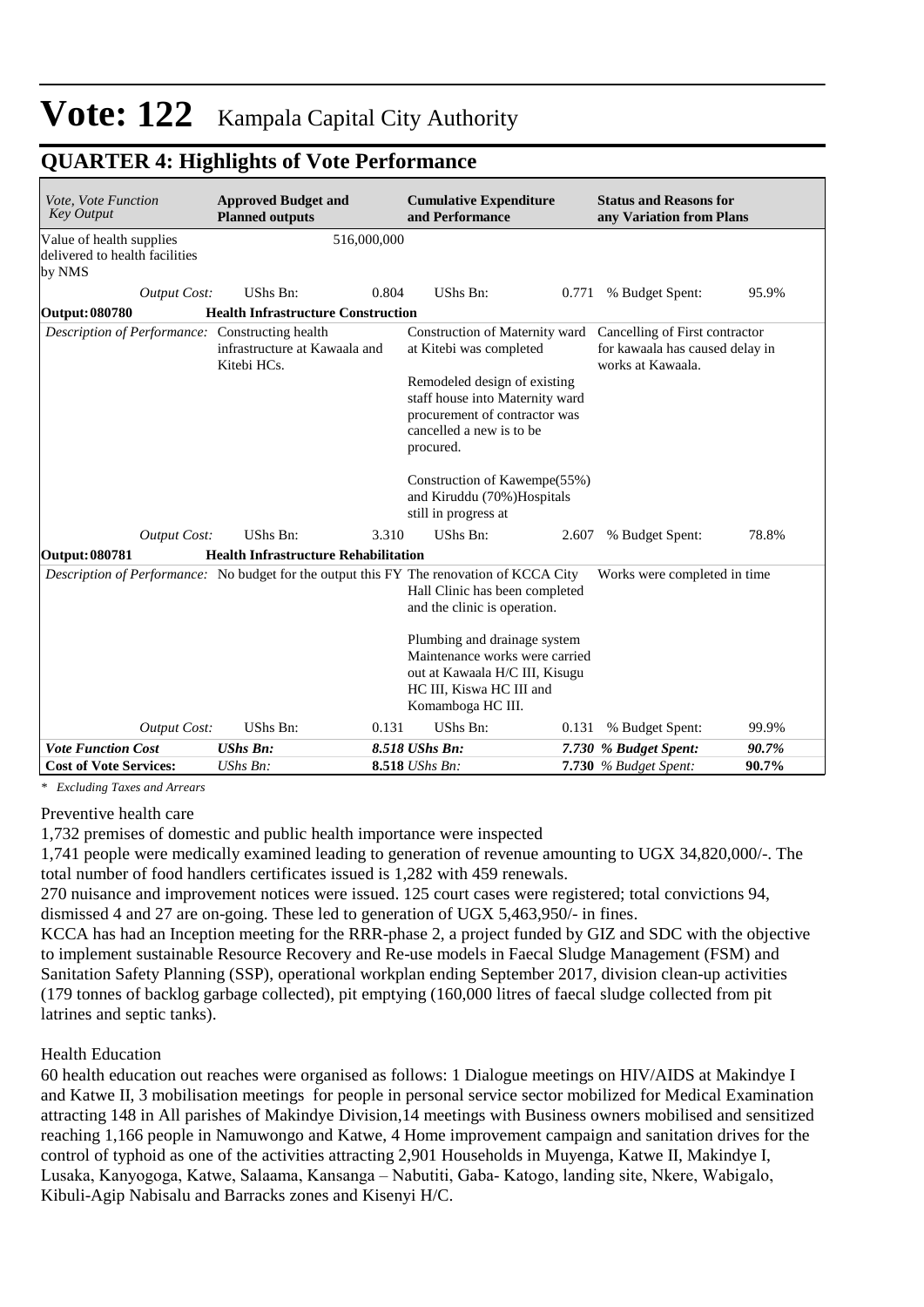### **QUARTER 4: Highlights of Vote Performance**

Other health education outreach include: 5 Household engagements/inspections (496 participants)in all parishes in Lubaga Division and sensitization activities were carried out.

Veterinary Public Health

359 animals were impounded; 53 cows, 306 shoats (sheep and goats) while 499 stray dogs were put to sleep, another Animals slaughtered and inspected 39,539 cows, 15,378 shoats and 12,080 pigs. 72 butcher men sensitized in Nateete, Masanafu, Makindye and Kabusu areas about hygienic meat handling.

36 unhygienic farming units in Masanafu, Mulago III, Nsambya and Bukoto I areas were relocated and 31 butcheries closed and improved in Nsambya, Masanafu and Nateete areas about hygienic meat handling. Curative Health

153,617 patients was the OPD in KCCA directly managed health facilities in the fourth quarter and 12,206 pregnant women received ANC services in KCCA health centres, accounting for 41% of all the ANC first visit attendances in Kampala, meanwhile 5,100 deliveries were attended to in KCCA directly managed health facilities.

6,606 children under the age of one year were administered with Pentavalent vaccine in the KCCA directly managed health facilities contributing 32% of children under the age of one year administered with Pentavalent vaccine in Kampala, while 6,132 children under the age of one year administered with measles vaccine in the KCCA directly managed health facilities, contributing 29% of children under the age of one year administered with measles vaccine in Kampala.

Pneumonia-Cough or cold was the highest ranking cause of morbidity in the city with 68,717 cases registered accounting for 29% among the top ten (10) causes of morbidity in all the age groups.

There were two cycle (cycle 5 and 6) NMS order cycle in 4th quarter of the FY 2014/15. In these cycles, there was 100% ordering and reporting for EMHS, ART/PMTCT drugs, HIV testing kits, TB drugs and laboratory supplies from NMS for all the six (6) KCCA managed facilities. It is important to note that the indicator applies to the 24-tablet pack. It should be noted that all the KCCA directly managed health centres had the other package sizes (6-tablet, 12-tablet and 18-tablet packs) during the January – February period this has not been the case in the April to June 2015. Further illustration according to the figure also shows that Fansidar availability has failed to reach 100% for any month. This is partly due to the high cost of Fansidar tablets (UGX 101,300 per 1000 tablet tin), poor control of prescribing and dispensing: according to the 2012 Uganda Clinical Guidelines. HIV/AIDS Partners Review Meeting Kampala-Report 30th June 2015 Grand Imperial Hotel Kampala. The meeting was aimed at sharing on 2014 Paediatric HIV care and treatment in Kampala City (KCCA). Secondly, programing for Most at Risk Populations Project Initiative (MARPI) at various levels and thirdly, orientation on the Fast Track cities initiatives concept by AMICAAL.

21,277kgs of medical waste was collected

#### **Table V2.2: Implementing Actions to Improve Vote Performance**

### *V3: Details of Releases and Expenditure*

*This section provides a comprehensive summary of the outputs delivered by the Vote and further details of Vote expenditures by Vote Function and Expenditure Item.*

#### **Table V3.1: GoU Releases and Expenditure by Output\***

| Approved | <b>Released</b>       | <b>Spent</b> | $%$ GoU      | $%$ GoU                            | $%$ GoU                                |
|----------|-----------------------|--------------|--------------|------------------------------------|----------------------------------------|
|          |                       |              |              |                                    | Releases                               |
|          |                       |              |              |                                    | <i>Spent</i>                           |
|          |                       |              |              |                                    | $100.0\%$                              |
| 4.06     | 3.77                  | 3.81         | 92.9%        | 93.7%                              | 100.8%                                 |
| 3.55     | 3.55                  | 3.54         | $100.0\%$    | 99.9%                              | 99.9%                                  |
| 0.52     | 0.23                  | 0.26         | 44.1%        | 50.6%                              | 114.8%                                 |
| 0.80     | 0.80                  | 0.77         | $100.0\%$    | 95.9%                              | 95.9%                                  |
|          | <b>Budget</b><br>6.33 |              | 5.66<br>5.66 | <b>Budget</b><br>Released<br>89.4% | <b>Budget</b><br><i>Spent</i><br>89.4% |